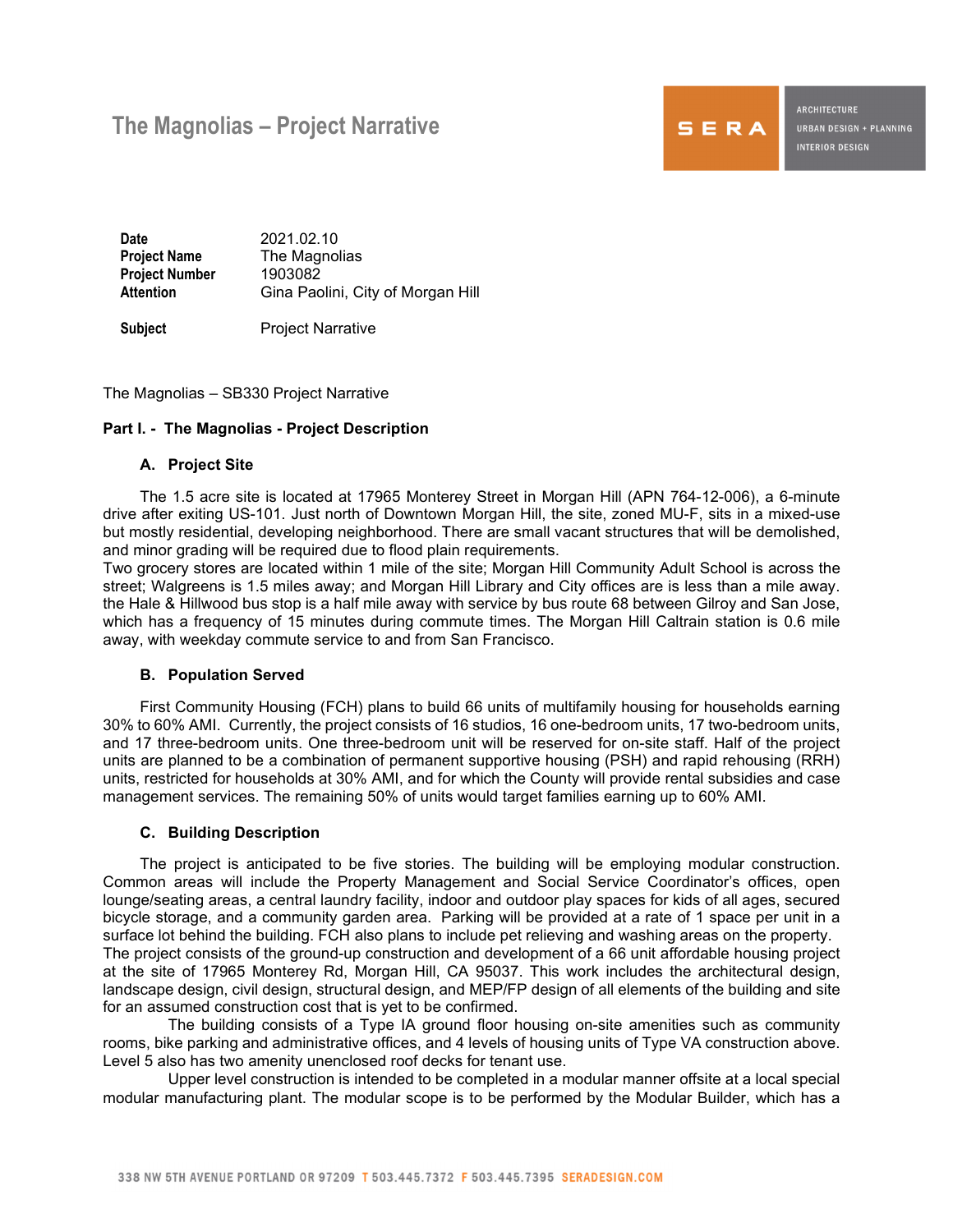design assist contract with the Owner, and a supplier contract with the General Contractor. SERA, under its contract with the Owner has agreed to perform design work for the housing unit sector of the scope (the portions of the building above the Type 1A podium) in accordance with the limitations of the Modular Builder's system.

Parking: 67 stalls at ground level.

Areas: Level 1: 15,960 SF Levels 2-5: 73,840 Total: 89,800

Lot re-grading, storm water mitigation, and floodplain design is carefully considered to keep the project safe and to avoid spillage to adjacent properties.

#### **D. Applicant Description**

FCH is a recognized leader in creating highly sustainable, affordable housing and like FCH's other new construction projects, this development will be designed as a LEED Platinum project. In addition to sustainable building strategies such as selecting healthy building materials, incorporating water and energy efficient measures, and providing each household with free Eco Passes, FCH will seek out innovative new technologies to showcase in this signature building.

#### **Part II – Design**

The design development of the project is driven primarily by three design imperatives:

### **Design Charter:**

- 1. Provide Positive Vision of Community
- 2. Express Habitation and Diversity
- 3. Express Identity in Environmental Responsibility

Inside and out, all decisions are driven and checked against this Design Charter with the intent on providing high-quality, beautiful, affordable place to live to a historically under-served population. At the same time the project must prove to be an asset and enhancement to the City of Morgan Hill.

It is difficult for a population to develop a sense of identity with their home, just as it is difficult for a community to identify with their City, if that place does not have its own sense of identity. Inhabitants should feel they have a level of ownership and responsibility for that place. They should feel that their city, and their habitation represents a portion of their own identity. The Magnolias is designed so that tenants can identify their own units from a distance by presenting unique features such as differing balcony treatments, window treatments, or different color accents. The unique, yet harmonious identity of the development within the context of the City should be a source of pride to the families calling it home.

Environmental sustainability is a prime factor in all projects by First Community Housing. Leading by example, The Magnolias seeks to illustrate and educate the basic lesson that sustainability can be beautiful. From its early inception, the project has based every decision on the question of environmental impact. The building roof is vegetated to mitigate the urban heat island effect and to pre-treat rainwater runoff. Large, prominent PV arrays display the aspirations of renewable energy. Several Electric Vehicle charging stations support the effort towards a future with clean energy. Material selections prioritize long-lasting, high-quality, healthy, sustainably resourced, options over first-cost considerations. Invisible to the naked eye, but just as important, the building's mechanical, electrical, and plumbing systems are designed for the highestefficiency, lowest power and water consumption, longest life cycle possible. Reduction in consumption is still the most effective strategy in mitigating ecological degradation and global warming.

Positive vision of community starts with being a good neighbor, and a providing positive influence on the municipal culture. It is no doubt that this project will be a prominent presence in the neighborhood, due to its relative size alone. The challenge is to create something which contributes to fabric of Morgan Hill in a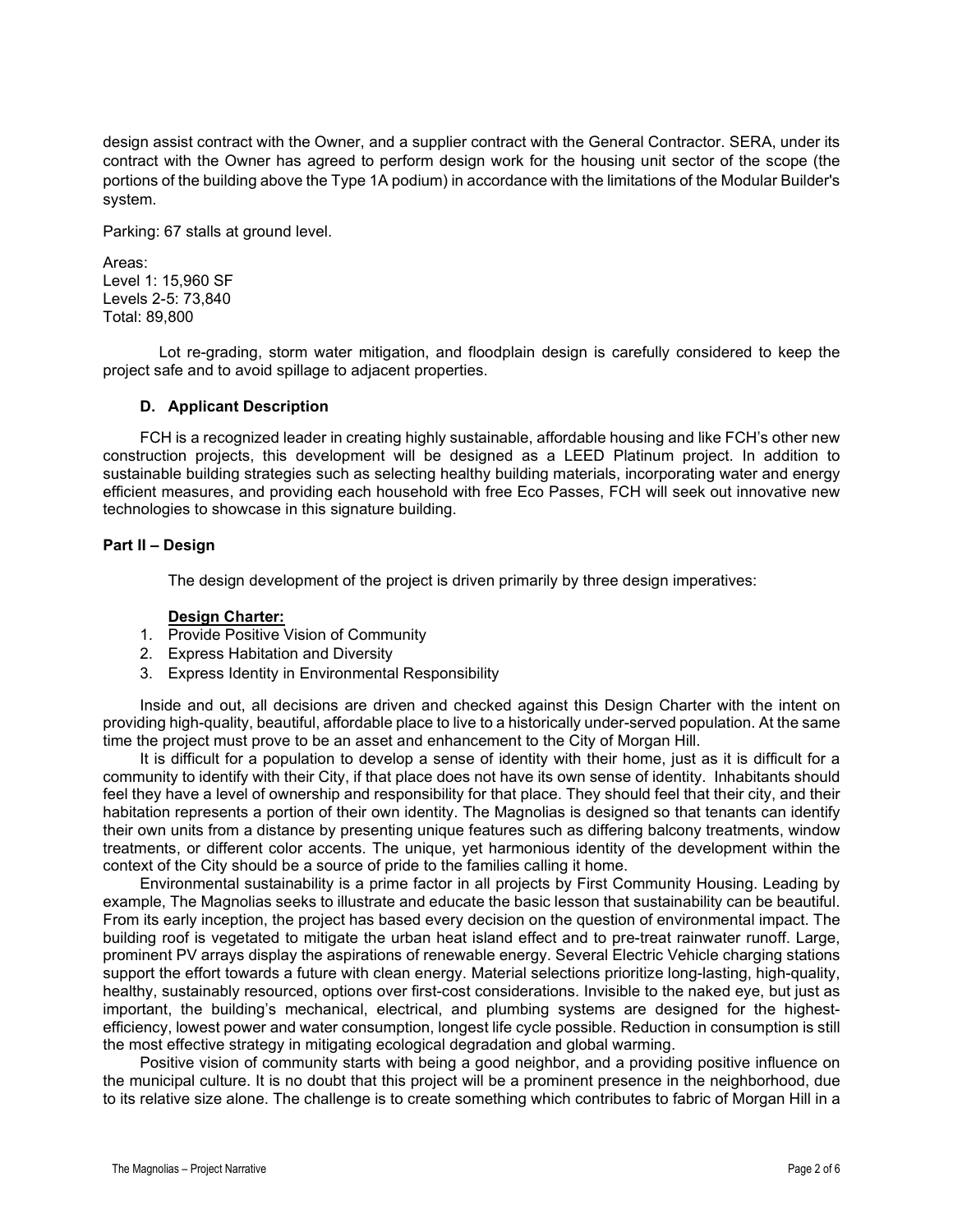positive, beautiful, and harmonious way. Towards this end, The Magnolias has utilized multiple architectural strategies resulting in a proposal Morgan Hill will find to be an asset to the City for decades to come. The primary inspiration for the project comes directly from the natural beauty of the Santa Clara Valley. The exterior undulations of the facades are meant to convey the natural mountainous formations nearby, including the El Toro, which is visible from this site.. The color palette along this façade is also inspired by El Toro, as its grasses change colors across the changes in the seasons. The south-side forms are inspired by the dynamic mountain water habitats of the local ecology, especially the waterfalls and creeks of Uvas Canyon. The rippling wave forms of the building offer a cool refreshing display for the arid hot months in Morgan Hill. All along the roof line, parapets vary in height and pitch to create an engaging, optimistic skyline that reflects the rippling streambed at the South façade, and the mountain ridges at the North facade. Building masses have been strategically broken up to diminish the relative size. Exterior stairways, open-air hallways with projecting balconies, glassy lobbies, and step-downs of the massing at the East and West to roof top terraces provide breaks in the massing. Diminishing the scale in this way allows the building read as if it were multiple, smaller buildings.

Positive vision of community also extends internally. The project is supportive housing for underserved family populations in the area. This project fosters and strengthens community by promoting support and stewardship of our fellow humans. Many on-site amenities are provided to tenants to encourage social bonds and strong community and family ties. The south-side yard provides sporting and play opportunities for all ages in a safe, stimulating environment. Padded play areas help keep tots safe, while the court provides half-court basketball, futsal, or other court sports. Community garden plots encourage agrarian education and supports the green thumbs. Community rooms provide opportunities for larger gatherings. The clubhouse contains a full demonstration kitchen for cooking classes, or simply to prep for the picnic. The open barbeque area rounds out the list of family-friendly necessities. In the front lobby, lounge areas are intermixed with free-access computers. The two generous Level 5 outdoor plazas look out over the beautiful Morgan Hill scenery. Tenants and families can gather in these safe, attractive amenities to visit and bond. Inside and out, or from down Monterrey Road, opportunities for gathering and sharing promote community bonding so necessary to transform a mere place to live into a home. Happy healthy residents make good neighbors. And good neighbors make a good city.

# **Part III – Entitlement Narrative**

# **A. Density Bonus:**

Under State Density Bonus Law, Section 65915, the project - as 100% lower income households, defined by Section 50079.5 of the Health and Safety Code – qualifies for an 80% Density bonus over that maximum allowed by the Development Standards.

1.53 acres x 24 du/acre allowed = 36.72 units allowed under Morgan Hill Zoning Code for Zone MU-F. 36.72 units x 80% density bonus = 66 allowable units with density bonus. (30 bonus units) **Parking:** 

Per. 65915.p.3.B.4, 100% low-income supportive housing - as defined in Section 50675.14 of the Health and Safety Code – qualifies for no minimum vehicular parking requirements.

Parking provided: Standard: 46 Compact: 16 Accessible: 5  $FV: 5$ Accessible EV:2 Total: 67 spaces

#### **B. Concessions to Development Standards:**

Per 65915.d.2.D, 100% low-income supportive housing qualifies for **four** incentives or concessions to the City's Development Standards.

As defined by the City of Morgan Hill: *Concession* or *incentive* means any of the following, if they result in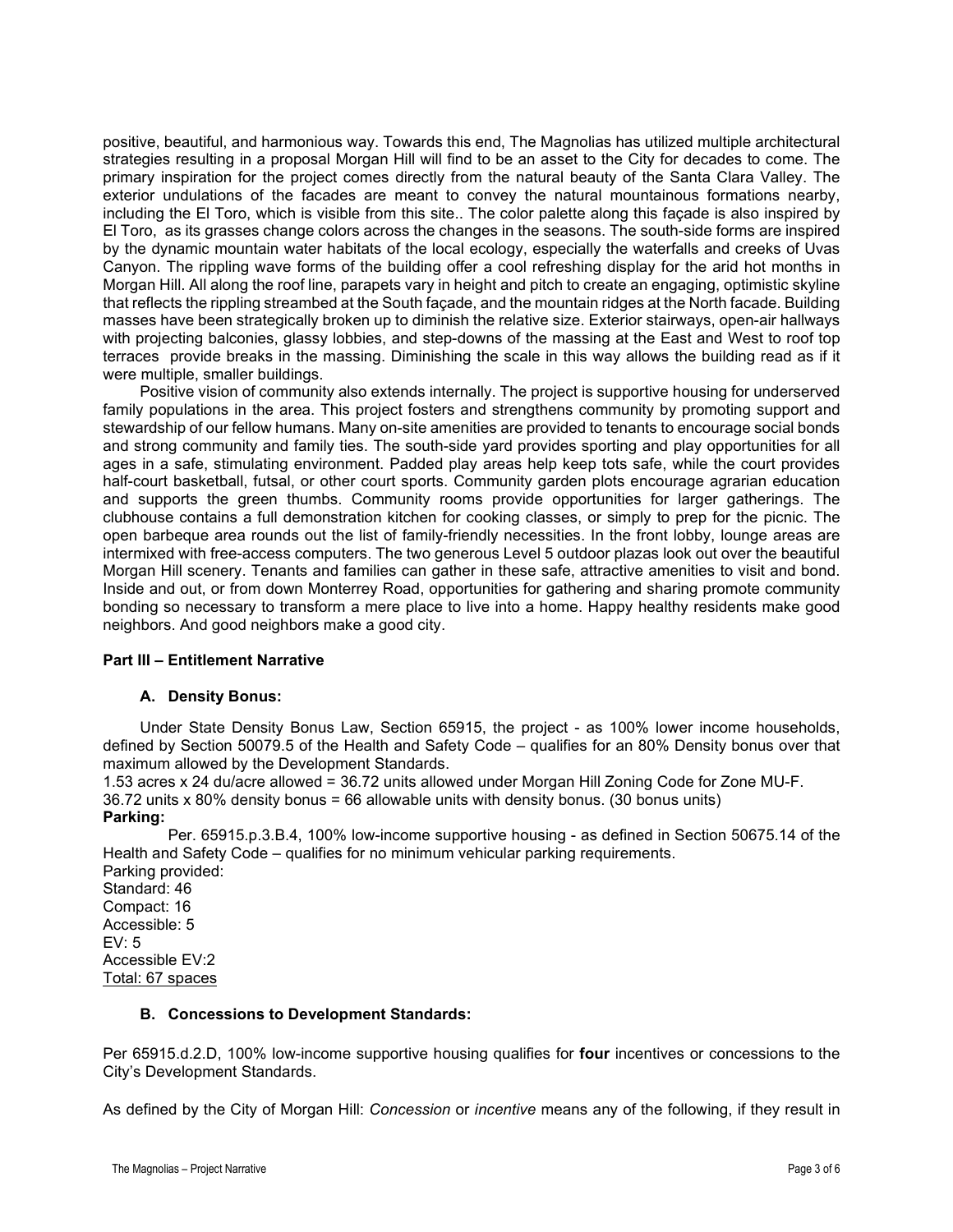the actual and identifiable cost reductions to providing for affordable housing, as defined in Section 50052.5 of the Health and Safety Code, or for rents for the targeted units to be set as specified in subdivision (c). :

- A reduction in site development standards
- A modification of zoning code requirements or
- A modification of architectural design requirements that exceed the minimum building standards.

In order to provide the proposed affordable housing at a cost and density threshold that is feasible, the following concessions to Morgan Hill's Development and Design Standards are requested.

- 1. **Design Standard #26: Exterior Treatments and Materials:** The design standard requires minimum of two materials to be used on any one building façade, and that each material shall comprise at least 20% of the façade. Though it approaches those requirements, the proposal can not meet the requirements and maintain the financial viability of the project, or meet the design intent. Each façade is comprised of fiber cement panel (or cementitious plaster), concrete and wood lattice in a balanced ratio averaging 74%, 14%, 12%, respectively. Variations in color and surface orientation provide cost-effective visual breaks to enliven the facades and help break down the scale of the building. The introduction of additional materials would incur undue expense that would necessitate a reduction in density in order to maintain the budget.
- 2. **Design Standard #30: Building Colors:** The number of colors appearing on any building exterior is limited to no more than four colors. The proposed color scheme presents (3) colors of various tones, and one neutral light gray, for a total of (9) total proposed individual colors. The light gray is the primary field color, with others used primarily as accent or secondary colors. No more than four secondary, plus the primary color is ever used on any individual building façade. The colors have been carefully selected to reflect the colors found in the natural beauty of the Santa Clara Valley ecosystem, which is the main inspiration for the architecture. They have been applied to the façade in complimentary locations to tell a story about the colors of the changing seasons, and the natural features of the valley. A significant reduction in the color palette to four hinders the rich palette of the building and runs the risk of appearing monotonous and massive. Due to the size, and prominent silhouette of the building, the color variations are a complimentary and necessary architectural component providing a delicate gradient of visual relief. The use of color was selected to achieve design goals without introducing more expensive mixes of materials that this affordable housing project cannot support. Though the intent of this design standard is fulfilled, a concession of the prescriptive standard is requested to maintain project cost feasibility with the target density. A reduction in the color variety of the project would cause the project to adopt more expensive materials or construction methods in order to provide the visual quality required of a building of this size which would reduce the cost feasibility of the project.
- 3. **Design Standard #31: Window Design:** Due to the contemporary architectural language of the proposed design, it is not clear if the windows meet the letter of the standards; however, every effort has been made to meet the intent. The design proposal provides a trim-less window detailing. Due to the chosen modular construction method the depth of wall characteristic of the modules will not allow a full 6" depth to the glass surface. Many selected windows are equipped with solar shades in a decorative trim. Others are recessed fully in recessed and shaded balconies. In addition to the varied façade articulations and elevations setbacks, these provisions enrich the shadow play and surface plane variety characteristics at the heart of the intent of this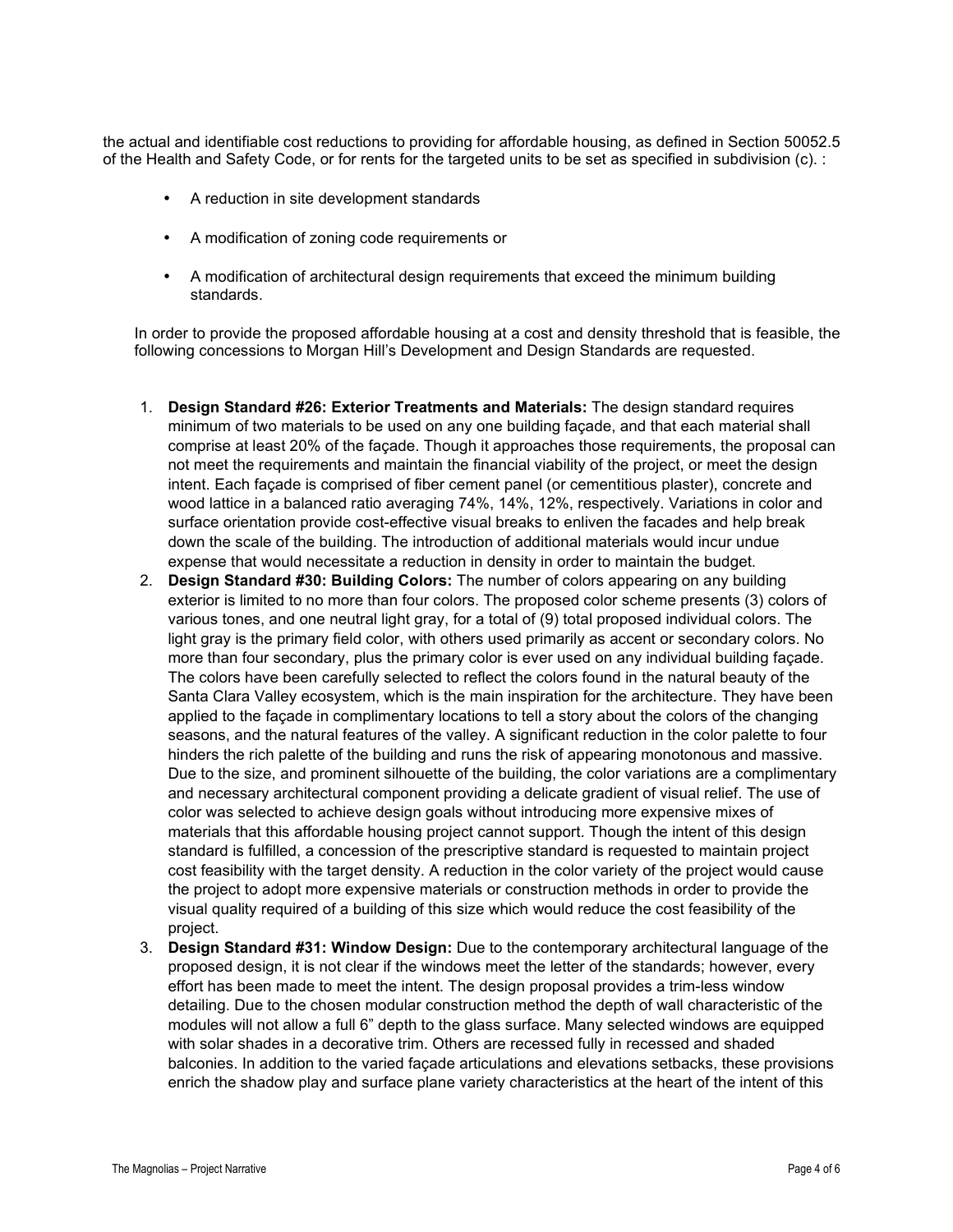standard. Though the intent of the standard is fulfilled, a concession of the prescriptive standard is requested to maintain project cost feasibility with the target density.

4. **Design Standard #39. Multi-family roof form:** Due to the contemporary architectural language of the proposed design, it is not clear if the roofline meets the letter of the standards; however, every effort has been made to meet the intent. The proposed design reflects contemporary design without the use of more traditional roof types (such as gable, hip, shed, etc.) To take advantage of the modular building techniques used in the proposed design, a flat roof with parapets has been selected. Various heights and slopes have been introduced to the profile of the parapets to add variety and visual interest to the silhouette of the building at the skyline. True to the intent, the variations in the parapet heights and slopes do not extend beyond more than two side-by-side units. Towards the goal of breaking down the building massing to human-scale volumes, significant façade features have been incorporated, such as façade articulations, recessed balconies, extended balconies, selected window shade treatments and shade trellises. Though the intent of the standard is fulfilled, a waiver of the prescriptive standard is requested to maintain project cost feasibility with the target density.

# **C. Design Waivers:**

As described by the City of Morgan Hill, Waivers to Design or Development standards may be requested if those standards physically prevent the development of the housing at the density allowed?

 Per the provisions of 65915.e, the following Design Waivers to the Morgan Hill Residential Development Design and Development Standards are requested in order to maintain project financial feasibility, and to provide the target density on the project site.

- **1. Design Standard #12: Trees:** The lot at 17965 Monterrey Road has been historically undeveloped and partially wooded. The backlot is overgrown with both indigenous and nonindigenous trees in the significant and non-protected range. Due to the heavy tree load on this site, the project team has determined that replacement of significant trees as a 2:1 ratio is not feasible, though a strategy exceeding 1:1 replacement ratio is proposed. (8) significant indigenous trees to be removed + (10) significant non-indigenous trees to be removed = (18) total significant trees to be removed. At the 2:1 replacement ratio, (36) new trees are required. The current proposal provides (20) new trees on site, (6) new trees in the median and (2) in the park strip for a total of (28) new trees. The difference is a shortfall of (8) trees. Upon careful consideration, the provision for (36) trees would prove physically infeasible within the lot area without removing required amenities and reducing the density of the project.
- **2. Development Standard F.A.R.:** Allowed F.A.R. for Zone MU-F: 0.5. Proposed F.A.R.: 1.4
- **3. Development Standard Building Height:** Allowed Building Height for Zone MU-F: 45'-0". Proposed Building Height: 68'-0"
- **4. Development Standard Front Setback:** Min Allowed for Zone MU-F, Res.: 15'-0". Proposed:  $10' - 0$ ".